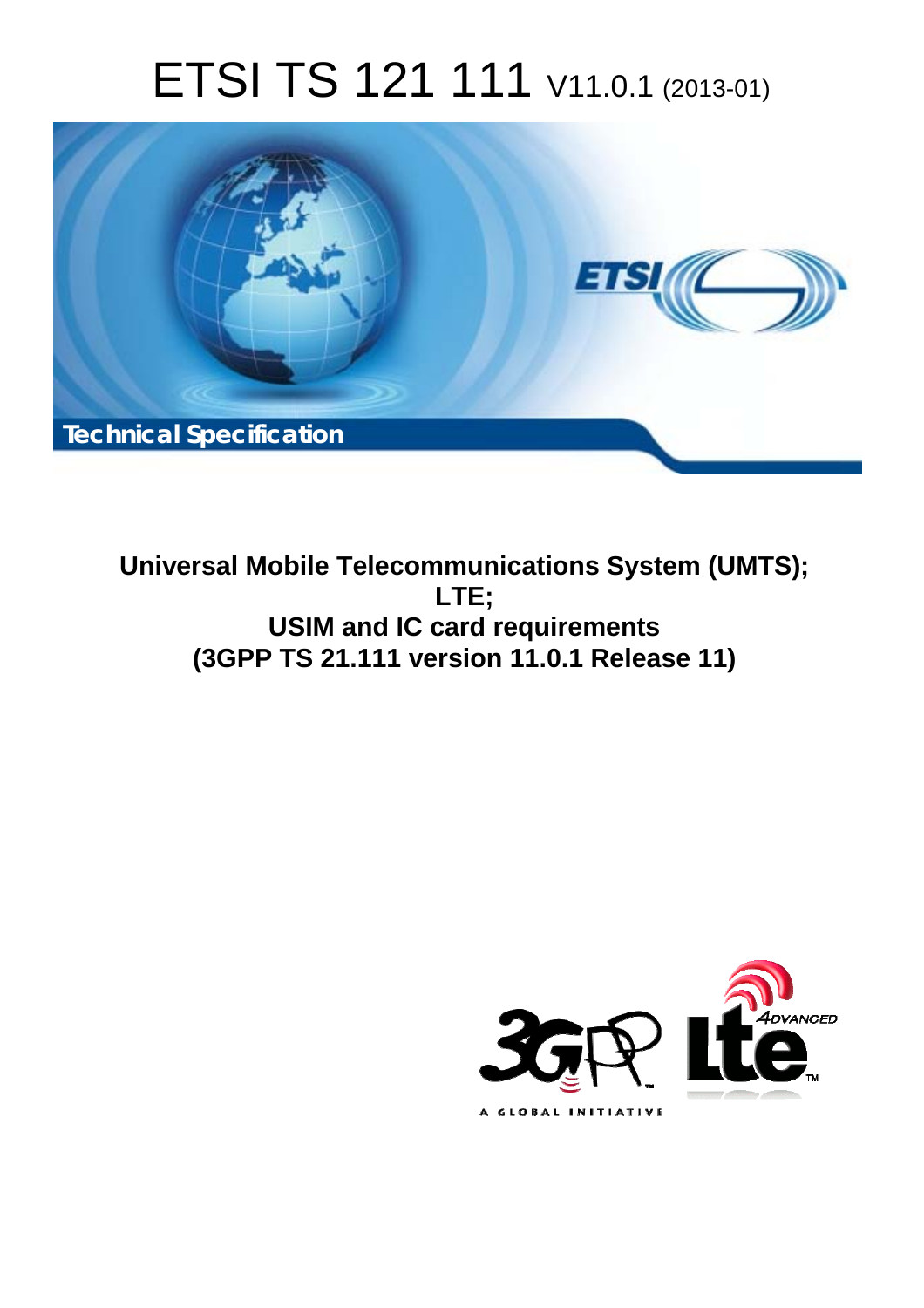Reference RTS/TSGC-0621111vb01

> Keywords LTE,UMTS

#### *ETSI*

#### 650 Route des Lucioles F-06921 Sophia Antipolis Cedex - FRANCE

Tel.: +33 4 92 94 42 00 Fax: +33 4 93 65 47 16

Siret N° 348 623 562 00017 - NAF 742 C Association à but non lucratif enregistrée à la Sous-Préfecture de Grasse (06) N° 7803/88

#### *Important notice*

Individual copies of the present document can be downloaded from: [http://www.etsi.org](http://www.etsi.org/)

The present document may be made available in more than one electronic version or in print. In any case of existing or perceived difference in contents between such versions, the reference version is the Portable Document Format (PDF). In case of dispute, the reference shall be the printing on ETSI printers of the PDF version kept on a specific network drive within ETSI Secretariat.

Users of the present document should be aware that the document may be subject to revision or change of status. Information on the current status of this and other ETSI documents is available at <http://portal.etsi.org/tb/status/status.asp>

If you find errors in the present document, please send your comment to one of the following services: [http://portal.etsi.org/chaircor/ETSI\\_support.asp](http://portal.etsi.org/chaircor/ETSI_support.asp)

#### *Copyright Notification*

No part may be reproduced except as authorized by written permission. The copyright and the foregoing restriction extend to reproduction in all media.

> © European Telecommunications Standards Institute 2013. All rights reserved.

DECT<sup>™</sup>, PLUGTESTS<sup>™</sup>, UMTS<sup>™</sup> and the ETSI logo are Trade Marks of ETSI registered for the benefit of its Members. **3GPP**TM and **LTE**™ are Trade Marks of ETSI registered for the benefit of its Members and of the 3GPP Organizational Partners.

**GSM**® and the GSM logo are Trade Marks registered and owned by the GSM Association.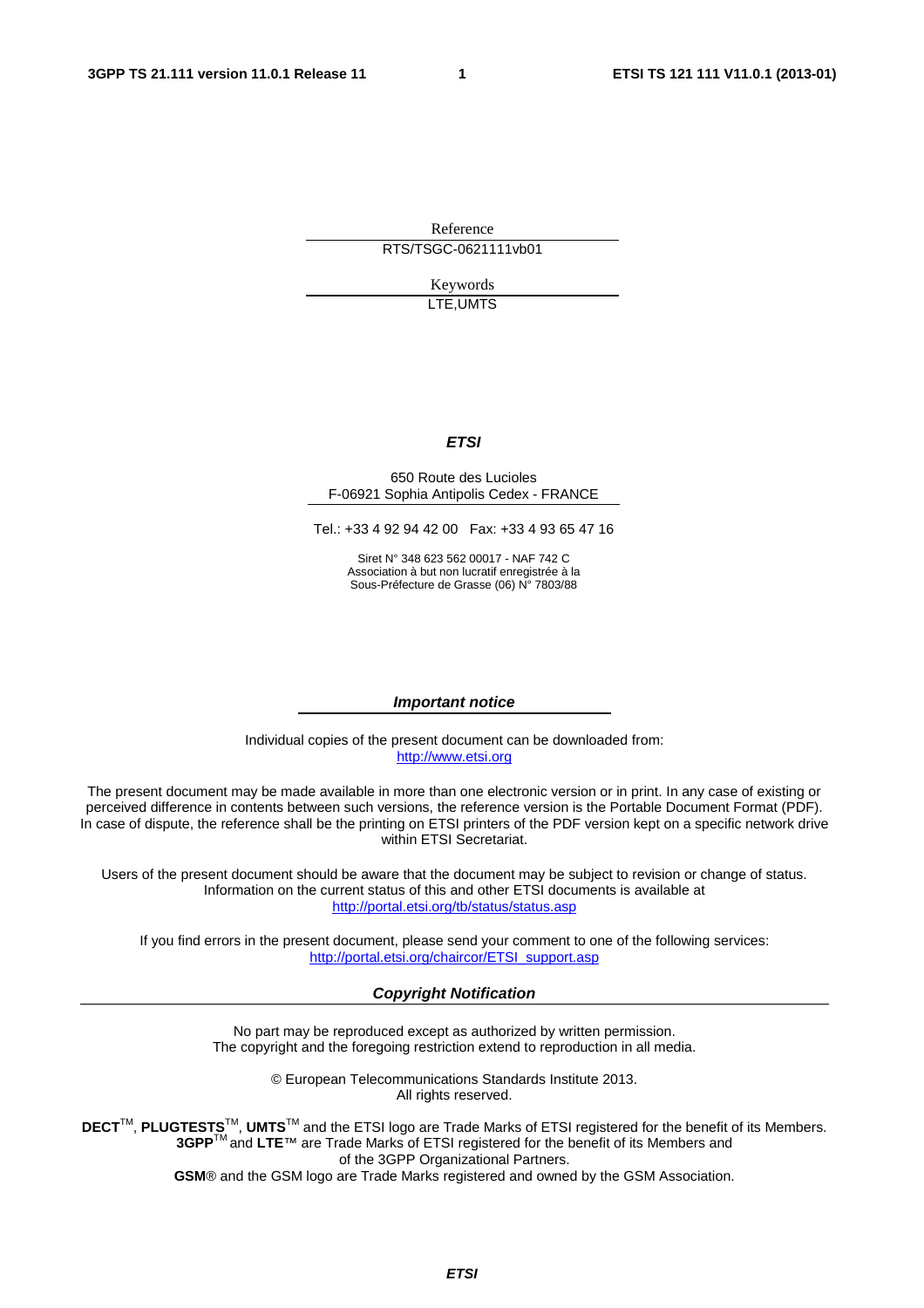# Intellectual Property Rights

IPRs essential or potentially essential to the present document may have been declared to ETSI. The information pertaining to these essential IPRs, if any, is publicly available for **ETSI members and non-members**, and can be found in ETSI SR 000 314: *"Intellectual Property Rights (IPRs); Essential, or potentially Essential, IPRs notified to ETSI in respect of ETSI standards"*, which is available from the ETSI Secretariat. Latest updates are available on the ETSI Web server [\(http://ipr.etsi.org](http://webapp.etsi.org/IPR/home.asp)).

Pursuant to the ETSI IPR Policy, no investigation, including IPR searches, has been carried out by ETSI. No guarantee can be given as to the existence of other IPRs not referenced in ETSI SR 000 314 (or the updates on the ETSI Web server) which are, or may be, or may become, essential to the present document.

### Foreword

This Technical Specification (TS) has been produced by ETSI 3rd Generation Partnership Project (3GPP).

The present document may refer to technical specifications or reports using their 3GPP identities, UMTS identities or GSM identities. These should be interpreted as being references to the corresponding ETSI deliverables.

The cross reference between GSM, UMTS, 3GPP and ETSI identities can be found under [http://webapp.etsi.org/key/queryform.asp.](http://webapp.etsi.org/key/queryform.asp)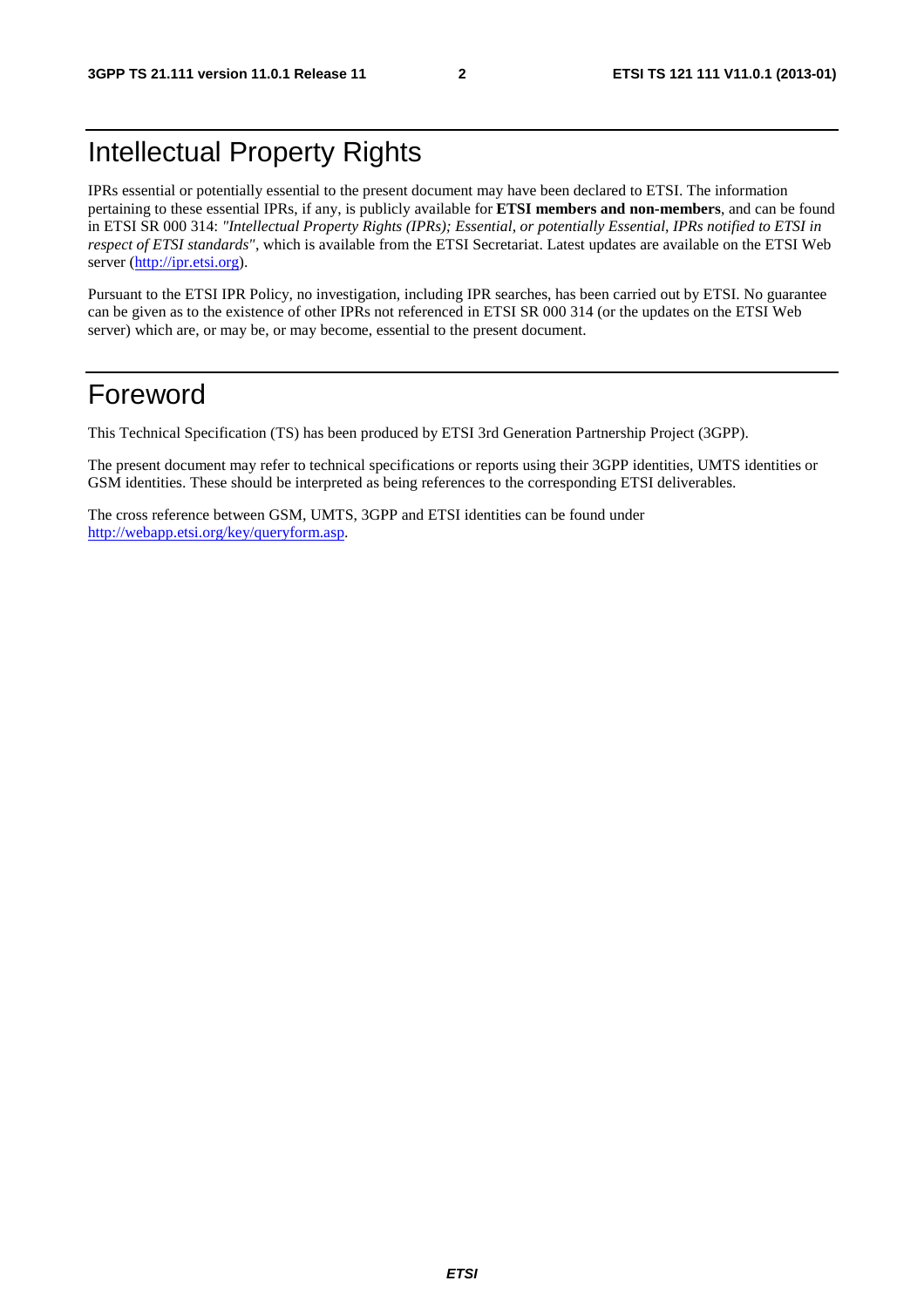$\mathbf{3}$ 

# Contents

| 1                                                  |  |  |  |  |  |  |
|----------------------------------------------------|--|--|--|--|--|--|
| 2<br>2.1<br>2.2                                    |  |  |  |  |  |  |
| 3<br>3.1<br>3.2<br>3.3                             |  |  |  |  |  |  |
| 4                                                  |  |  |  |  |  |  |
| 5<br>5.1<br>5.2<br>5.3<br>5.4<br>5.5<br>5.6<br>5.7 |  |  |  |  |  |  |
| 6<br>6.1<br>6.2                                    |  |  |  |  |  |  |
| 7<br>7.1<br>7.2<br>7.3<br>7.4<br>7.5               |  |  |  |  |  |  |
| 8<br>8.1<br>8.2<br>9                               |  |  |  |  |  |  |
| 9.1                                                |  |  |  |  |  |  |
| 10<br>10.1<br>10.2<br>10.2.1                       |  |  |  |  |  |  |
| 10.2.2<br>10.2.3<br>10.2.4<br>10.2.5               |  |  |  |  |  |  |
| 10.2.6<br>10.2.7<br>10.3<br>10.4                   |  |  |  |  |  |  |
| 11<br>11.1<br>11.2                                 |  |  |  |  |  |  |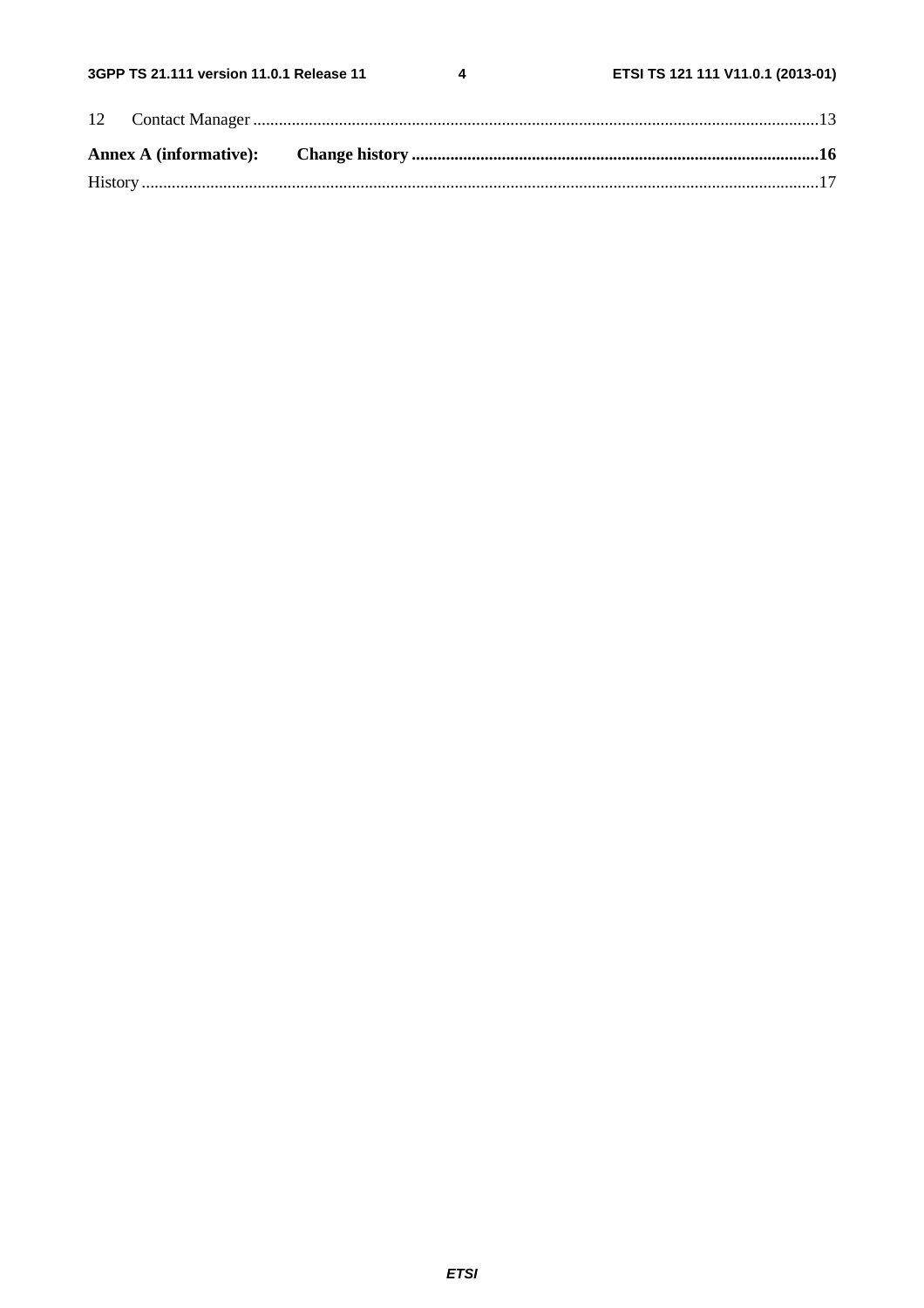# Foreword

This Technical Specification has been produced by the 3GPP.

The contents of the present document are subject to continuing work within the TSG and may change following formal TSG approval. Should the TSG modify the contents of this TS, it will be re-released by the TSG with an identifying change of release date and an increase in version number as follows:

Version x.y.z

where:

- x the first digit:
	- 1 presented to TSG for information;
	- 2 presented to TSG for approval;
	- 3 or greater indicates TSG approved document under change control.
- y the second digit is incremented for all changes of substance, i.e. technical enhancements, corrections, updates, etc.
- z the third digit is incremented when editorial only changes have been incorporated in the document.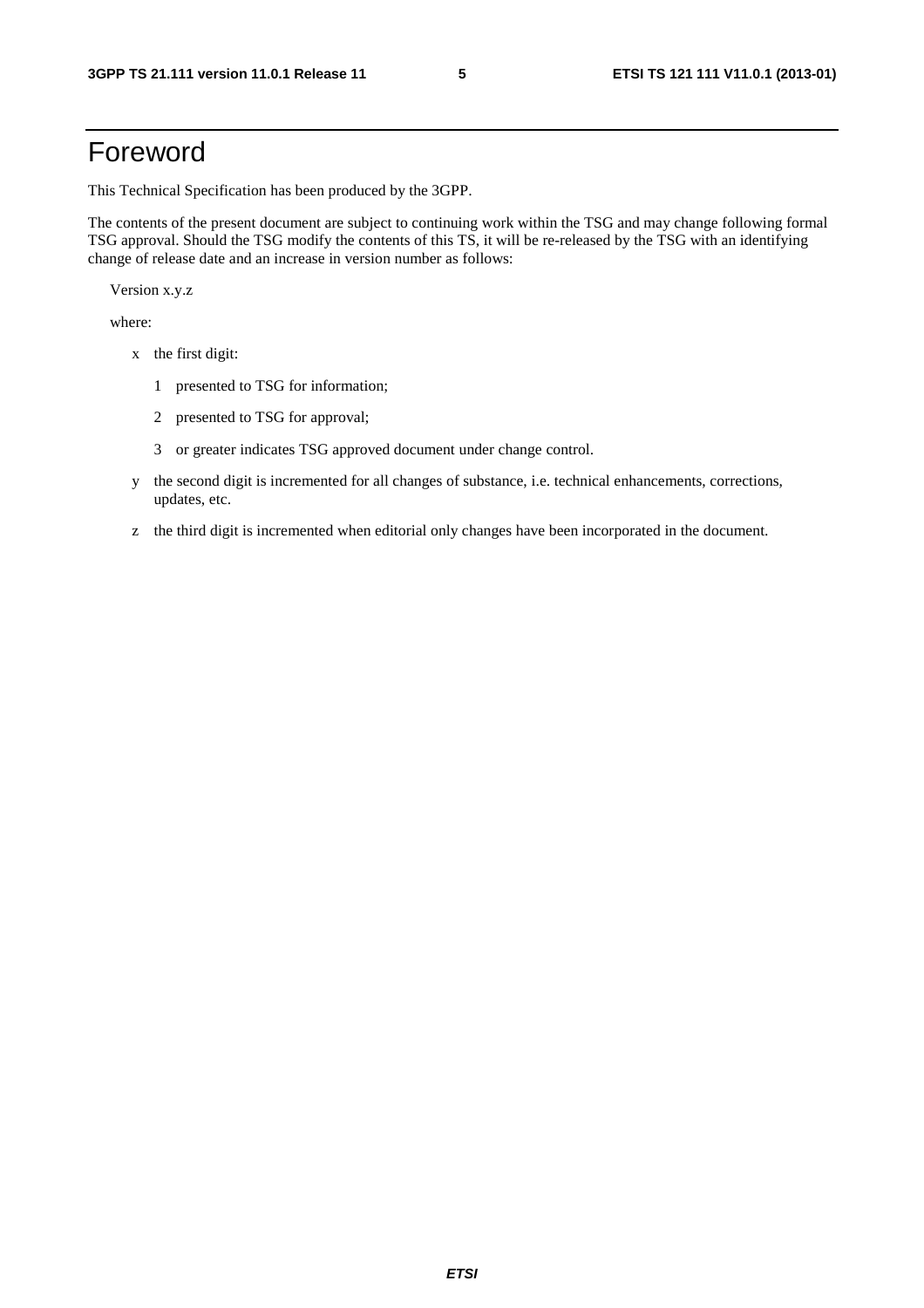### 1 Scope

This document defines the requirements of the USIM (Universal Subscriber Identity Module) and the IC card for 3G (UICC). These are derived from the service and security requirements defined in TS 22.100 [1] and TS 22.101 [2]. The USIM is a 3G application on an IC card. It inter-operates with a 3G terminal and provides access to 3G services. This document is intended to serve as a basis for the detailed specification of the USIM and the UICC, and the interface to the 3G terminal.

# 2 References

### 2.1 Normative references

The following documents contain provisions which, through reference in this text, constitute provisions of the present document.

- References are either specific (identified by date of publication, edition number, version number, etc.) or non-specific.
- For a specific reference, subsequent revisions do not apply.
- For a non-specific reference, the latest version applies. In the case of a reference to a 3GPP document (including a GSM document), a non-specific reference implicitly refers to the latest version of that document in the same Release as the present document.
- [1] 3GPP TS 22.100 v3.x.x: "UMTS phase 1" (Release 99).
- [2] 3GPP TS 22.101: "Service principles".
- [3] 3GPP TS 31.101: "UICC-Terminal Interface; Physical and Logical Characteristics".
- [4] Void.
- [5] ETSI TS 101 220: "ETSI Numbering System for AIDs".
- [6] 3GPP TS 31.111: "USIM Application Toolkit (USAT)".
- [7] 3GPP TS 33.102: "3G Security: Security Architecture".
- [8] 3GPP TS 51.011, Rel-4: "Specification of the Subscriber Identity Module Mobile Equipment (SIM - ME) interface".
- [9] Void.
- [10] **Void.**
- [11] ISO/IEC 7816-3: "Information technology Identification cards Integrated circuit(s) cards with contacts - Part 3: Electronic signals and transmission protocols".
- [12] ISO/IEC 7816-4: "Identification cards Integrated circuit cards, Part 4: Organization, security and commands for interchange".
- [13] **Void.**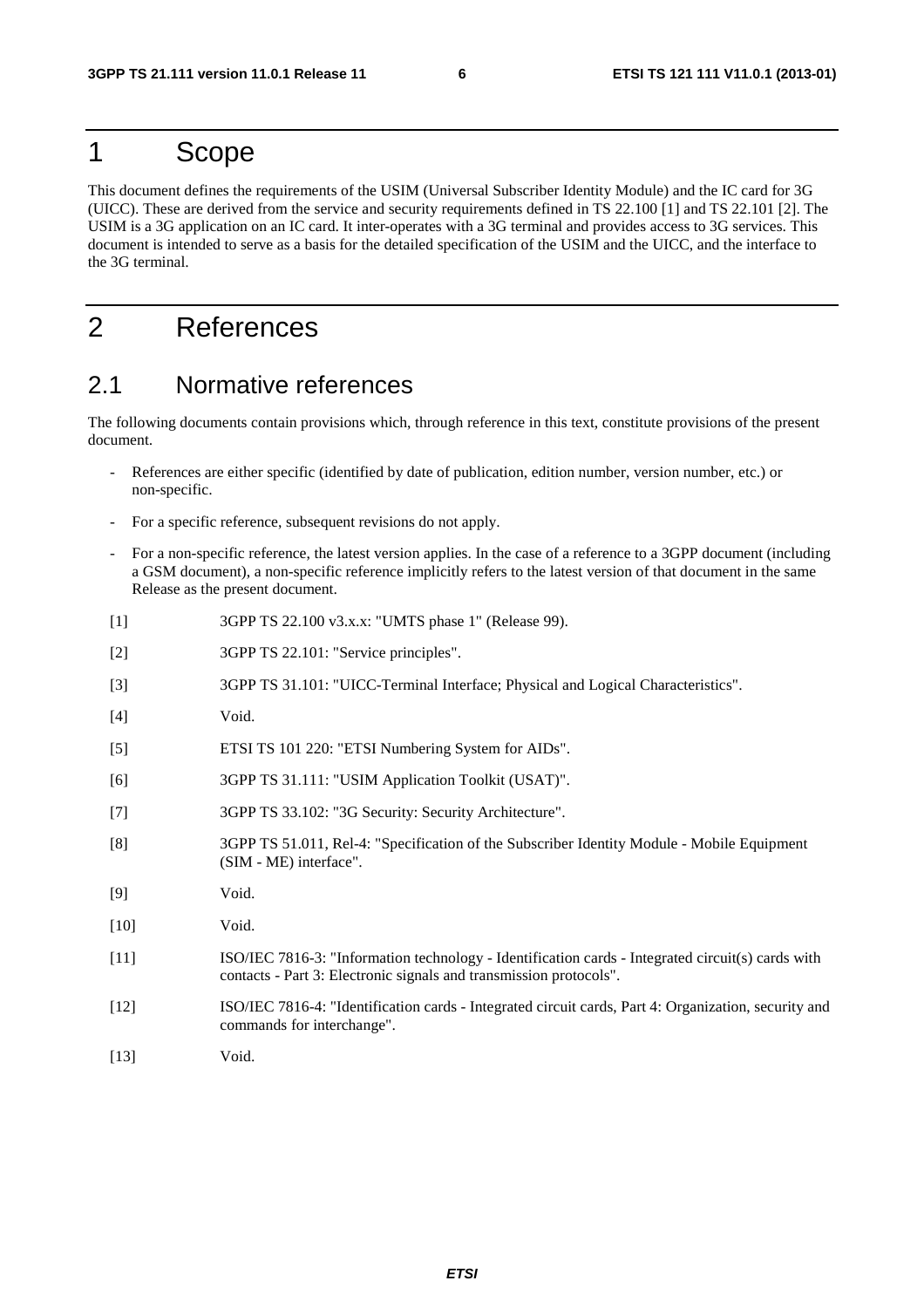#### 2.2 Void

# 3 Definitions, symbols and abbreviations

#### 3.1 Definitions

For the purposes of the present document, the following definitions apply:

#### 3.2 Void

#### 3.3 Abbreviations

For the purposes of the present document, the following abbreviations apply:

| <b>ADN</b>  | <b>Abbreviated Dialling Number</b>       |
|-------------|------------------------------------------|
| <b>ATR</b>  | Answer To Reset                          |
| DF          | Dedicated File                           |
| EF          | Elementary File                          |
| <b>ICC</b>  | <b>Integrated Circuit Card</b>           |
| IK          | Integrity Key                            |
| <b>IMSI</b> | International Mobile Subscriber Identity |
| <b>ME</b>   | Mobile Equipment                         |
| MF          | Master File                              |
| <b>PIN</b>  | Personal Identification Number           |
| <b>PPS</b>  | Protocol and Parameter Selection         |
| <b>SIM</b>  | <b>Subscriber Identity Module</b>        |
| USIM        | Universal Subscriber Identity Module     |
|             |                                          |

# 4 General requirements

The UICC shall be a removable hardware module. The USIM on a UICC shall contain an identity which unambiguously identifies a subscriber.

For access to 3G services, a UICC containing a valid USIM shall be present at all times, other than for emergency calls.

The specifications shall support the security requirements as defined in 3GPP TS 33.102 [7].

The USIM shall provide storage for subscription and subscriber related information.

The UICC/USIM may also contain applications which use the features defined in the USIM Application Toolkit specification 3GPP TS 31.111 [6].

### 5 Security requirements

The USIM shall be used to provide security features. If the UICC is removed from the 3G terminal, the service shall be terminated immediately. The functions of the USIM include authenticating itself to the network and vice versa, authenticating the user and providing additional security functions as defined in 3GPP TS 33.102 [7].

The USIM shall be unambiguously identified.

Means shall be provided to prevent fraudulent use of stolen UICCs.

It shall not be possible to access data intended for USIM internal use, e.g. authentication keys.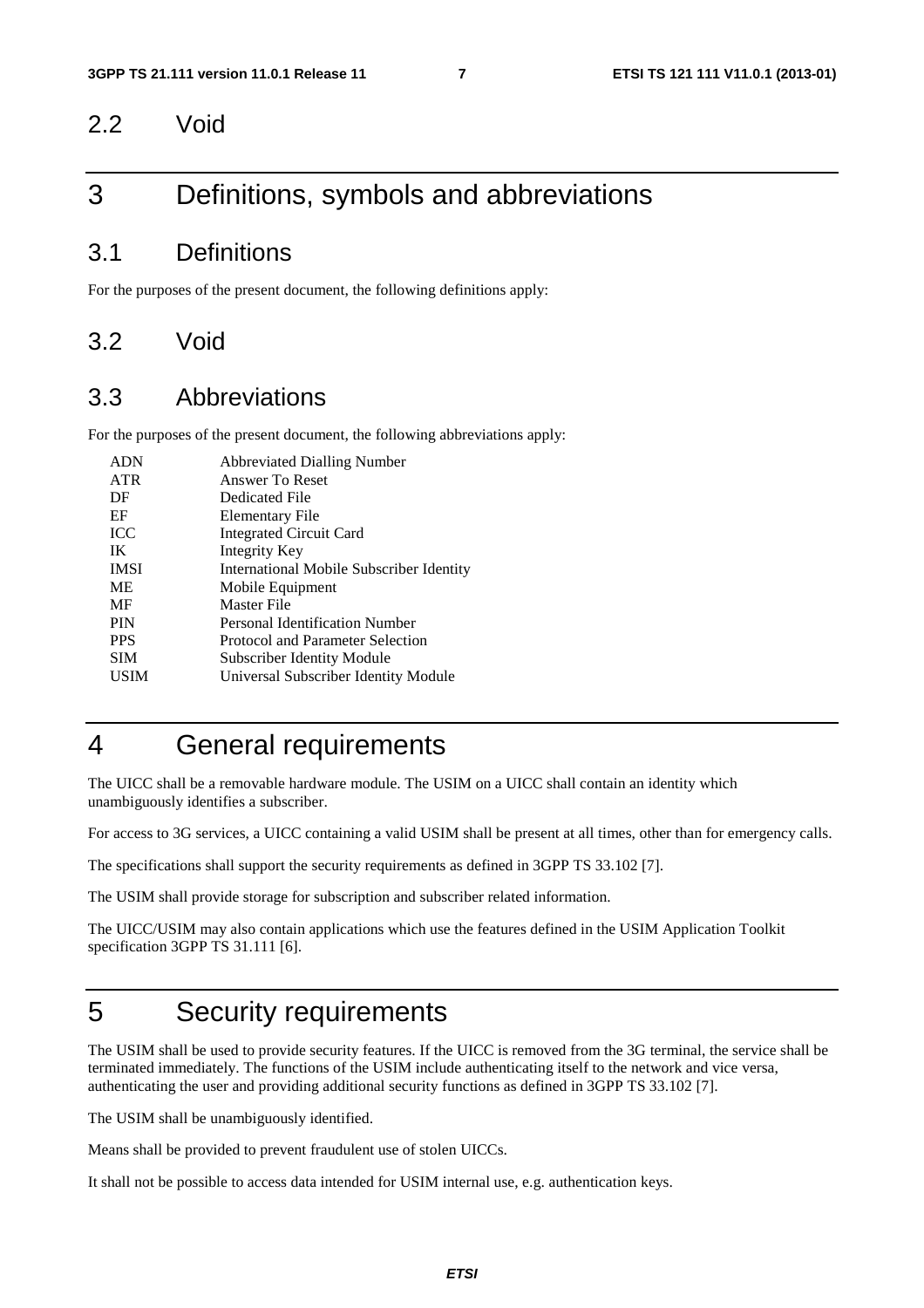Further details of the following requirements are given in 3GPP TS 33.102 [7].

### 5.1 File access conditions

Actions, such as READ, UPDATE on UICC data shall be controlled by access conditions. These shall be satisfied prior to the action being performed.

Since a UICC may contain multiple (3G and non-3G) applications, a flexible method of controlling file access shall be provided.

### 5.2 User authentication

The USIM shall support means to authenticate the user, to provide, for example, protection against the use of stolen cards. For the USIM, authentication shall be performed by the verification of a numeric PIN of four (4) to eight (8) decimal digits.

A function to disable user authentication may exist which may be inhibited by the application provider, in which case the user shall always use the PIN. Otherwise, the user may decide whether or not to make use of the user authentication function. If disabled, the user authentication function remains disabled until the user specifically re-enables it.

Following correct PIN presentation, the ME may perform functions and actions on USIM data, which are protected by the relevant access condition.

If an incorrect PIN is entered, an indication shall be given to the user. After three (3) consecutive incorrect entries the relevant PIN is blocked, i.e. functions and actions on data protected by the access condition shall no longer be possible, even if between attempts the UICC has been removed, the USIM has been deselected or the ME has been switched off. Once a PIN is blocked, further PIN verifications shall be denied.

The USIM shall support a mechanism for unblocking a blocked PIN. Unblocking of a PIN is performed by using the relevant PIN Unblocking Key.

PINs, but not Unblock PINs, shall be changeable by the user following correct entry of either the current PIN or Unblock PIN.

The Unblock PIN shall consist of eight (8) decimal digits and shall not be changeable by the user. If an incorrect Unblock PIN is presented, an indication shall be given to the user. After ten (10) consecutive incorrect entries, the Unblock PIN shall be blocked, even if between attempts the UICC has been removed, the USIM has been deselected or the ME has been switched off. Unblocking of a blocked PIN shall not be possible.

It shall not be possible to read PINs or Unblock PINs.

### 5.3 User data stored in ME

Subject to the exception below, all user related information transferred into the ME during network operations shall be deleted from the ME after removal of the UICC, deselection of the USIM, deactivation of the ME, or following an electrical reset of the UICC. This includes any data that was transferred to the ME by USIM Application Toolkit commands.

User related security codes such as PIN and Unblock PIN may only be stored by the ME during the procedures involving such a code and shall be discarded by the ME immediately after completion of the procedure.

Optionally, an ME may retain some less security-sensitive data at UICC removal, USIM deselection or ME switch-off. Such data are e.g. SMS, ADN/SSC, FDN/SSC, LND. These data, when stored in the ME, shall only be readable/retrievable if the same USIM is reactivated (as determined by the IMSI). If the IMSI is retained in the ME for this purpose, it shall be stored securely and shall not be able to be read out.

#### 5.4 Authentication

A means shall be specified to mutually authenticate the USIM and the network by showing knowledge of a secret key K which is shared between and available only to the USIM and in the user's Home Environment. The method is composed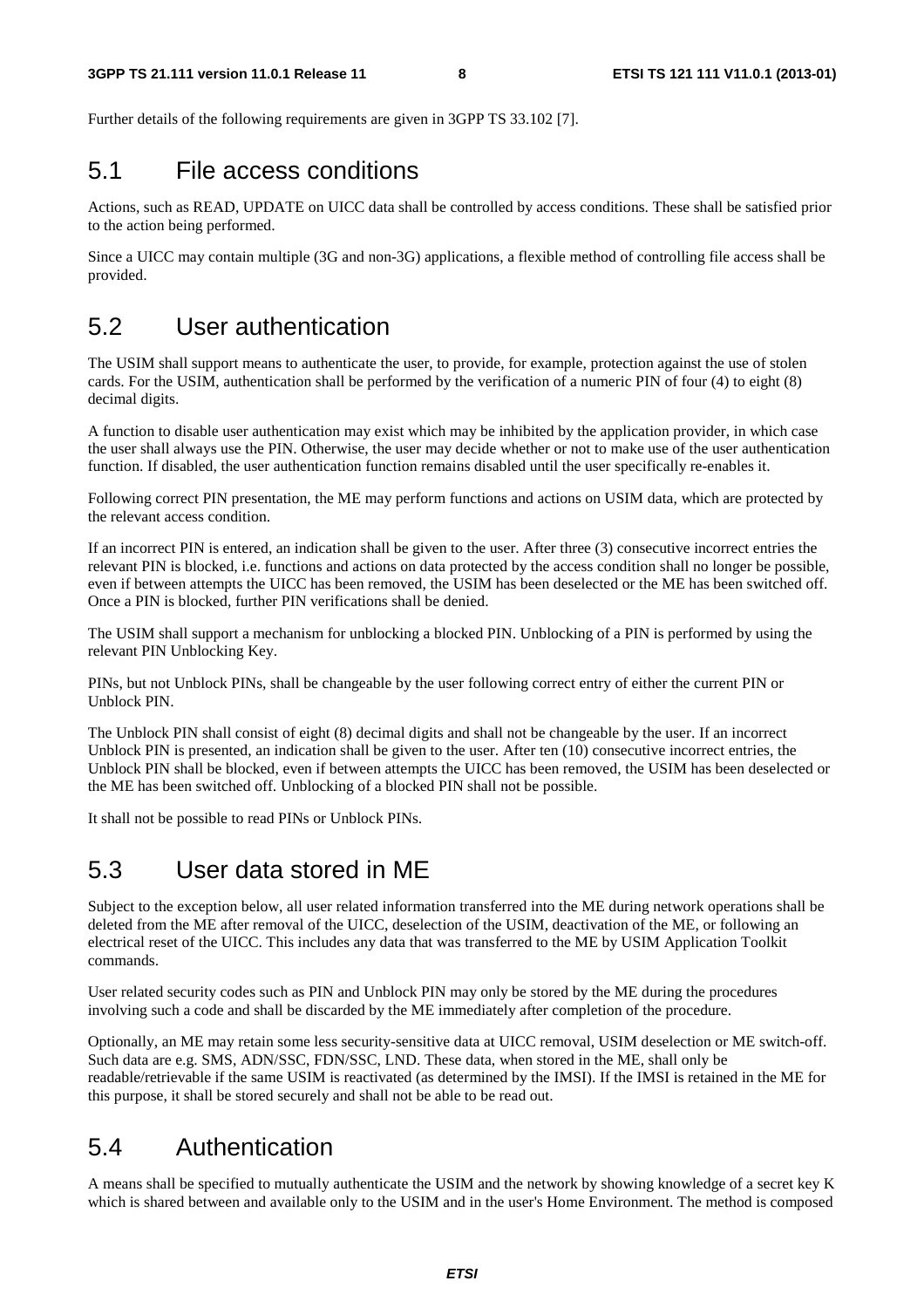of a challenge/response and key establishment protocol combined with a sequence number-based one-pass protocol for network authentication.

### 5.5 Data integrity of signalling elements

Some signalling information elements are considered sensitive and must be integrity protected. An integrity function shall be applied on certain signalling information elements transmitted between the ME and the network.

The 3GPP Integrity Algorithm (UIA) is used with an Integrity Key (IK) to compute a message authentication code for a given message. The setting of IK is triggered by the authentication procedure. IK shall be stored on the USIM.

### 5.6 User identity confidentiality

A mechanism shall be specified to provide user identity confidentiality by means of a temporary identity.

#### 5.7 Length of security parameters

In order to allow for enhancements of the security level in 3G, the following requirements shall be covered:

- all security-related parameters for 3G shall be accompanied by a length indicator;
- the USIM shall support variable-length security parameters.

If the USIM supports the GSM security mechanisms in addition to 3G security, fixed length security parameters according to 3GPP TS 51.011 [8] shall be supported in addition.

# 6 Logical issues

### 6.1 Application selection

In a multiapplication environment, a flexible application selection method is required. The application identifier defined in ETSI TS 101 220 [5] should be used for application selection. Direct application selection, including selection by partial DF name and the  $EF_{DR}$  concept of ISO/IEC 7816-4 [12] shall be followed. In particular, a mechanism for the ME and the UICC shall be specified in order to allow the user, when the ME is in idle mode, to select and activate one application amongst those which are available and supported by the ME (this will permit the user to choose, for instance, between 2 different USIM applications). At switch on, the last active USIM shall be automatically selected. The last active USIM shall be stored on the UICC. By default if there is no last active USIM defined in the UICC, the user shall be able to select the active USIM amongst those available on the UICC.

### 6.2 Simultaneous access

A mechanism shall be specified for simultaneous access to several files or applications.

# 7 Service Requirements

### 7.1 Void

#### 7.2 Data transfer

A mechanism allowing highly secure transfer of applications and/or associated data to/from the UICC/USIM shall be specified in line with the requirements in 3GPP TS 22.101 [2]. This requires a secure transfer mechanism.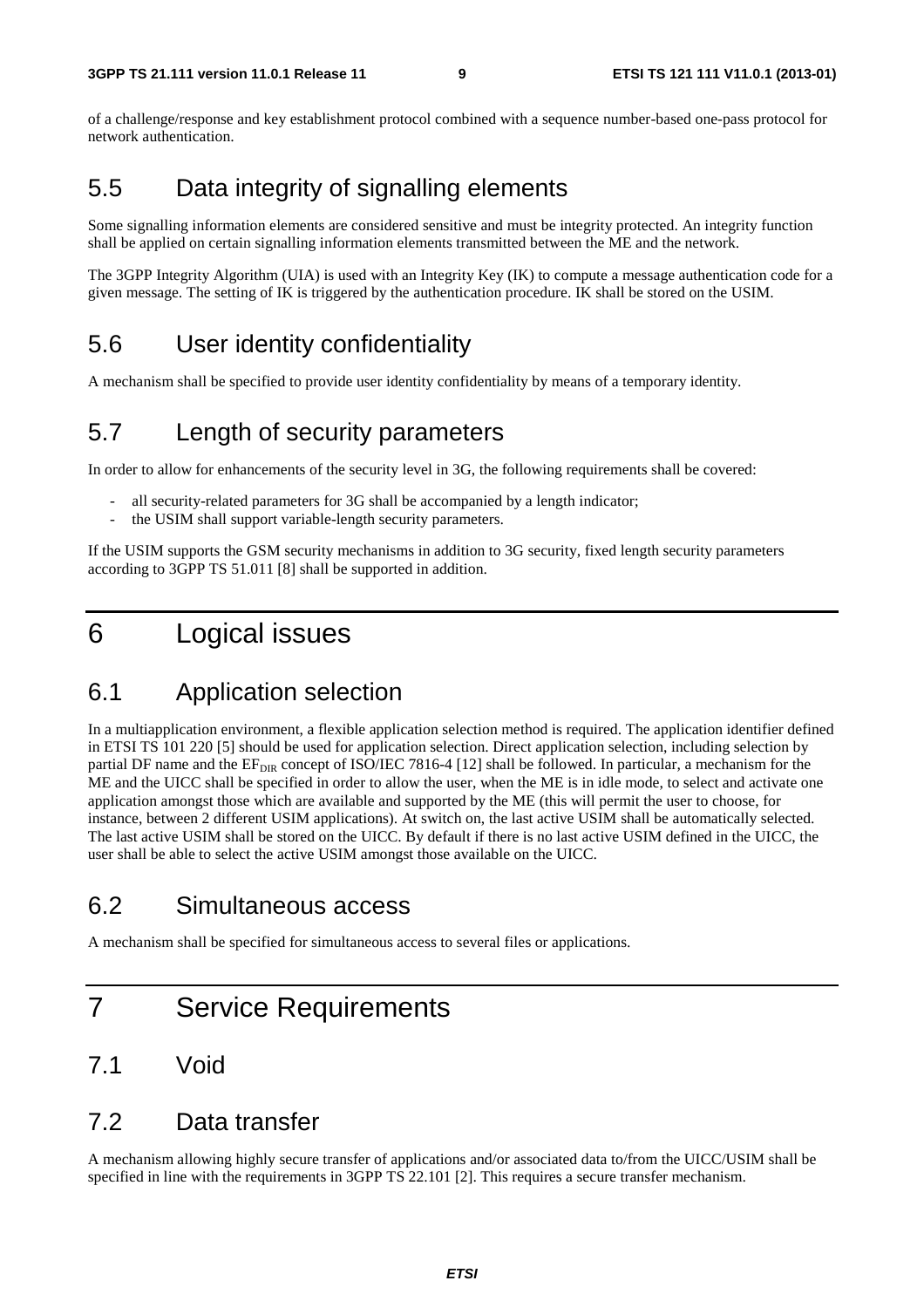# 7.3 Application execution environment

An application execution environment may exist on the UICC/USIM which includes functionality defined in 3GPP TS 31.111 [6].

### 7.4 Profile exchange

A mechanism for the ME, the USIM and the network to exchange service capabilities shall be specified. The following exchange of service capabilities may occur:

- ME services capabilities may be provided to the USIM/UICC;
- USIM/UICC services capabilities may be provided to the ME (and thus potentially to the network);
- network services capabilities may be provided to the USIM/UICC via the ME.

# 7.5 Version identification

A means for identification of the version of the USIM shall be provided.

8 Physical Characteristics

The physical characteristics shall be in accordance with the specifications in 3GPP TS 31.101 [3].

- 8.1 Void
- 8.2 Void

# 9 Electrical characteristics and transmission protocols

Electronic signals and transmission protocols shall be in accordance with the specifications in 3GPP TS 31.101 [3].

The electrical specifications shall at least cover the 1.8V and 3V voltage ranges as specified in 3GPP TS 31.101 [3]. Lower voltages may be added in the future. 3G terminals shall not support 5V on the ME-UICC interface. Both ME and UICC shall support operational class indication as defined in ISO/IEC 7816-3 [11].

Both ME and UICC shall support at least two voltage classes.

Both UICC and ME shall support PPS as defined in ISO/IEC 7816-3 [11] with at least the values defined in 3GPP TS 31.101 [3].

The ME shall have the capabilities of initiating a warm reset as defined in ISO/IEC 7816-3 [11]. The UICC shall support warm reset as defined in ISO/IEC 7816-3 [11].

NOTE: The warm reset is used during a session when there is a need to restart the USIM due to internal modifications of data caused by user actions or network data downloading.

The UICC may indicate in the ATR to the warm reset that the specific mode is entered automatically, using the parameters that were used prior to the warm reset. In case of a cold reset, the UICC shall enter the negotiable mode.

In addition to the T=0 protocol which is mandatory for the UICC and the ME, the T=1 protocol shall be mandatory for the ME. It is optional for the UICC.

The speed enhancement as specified in 3GPP TS 31.101 [3] shall be supported by both the ME and the UICC.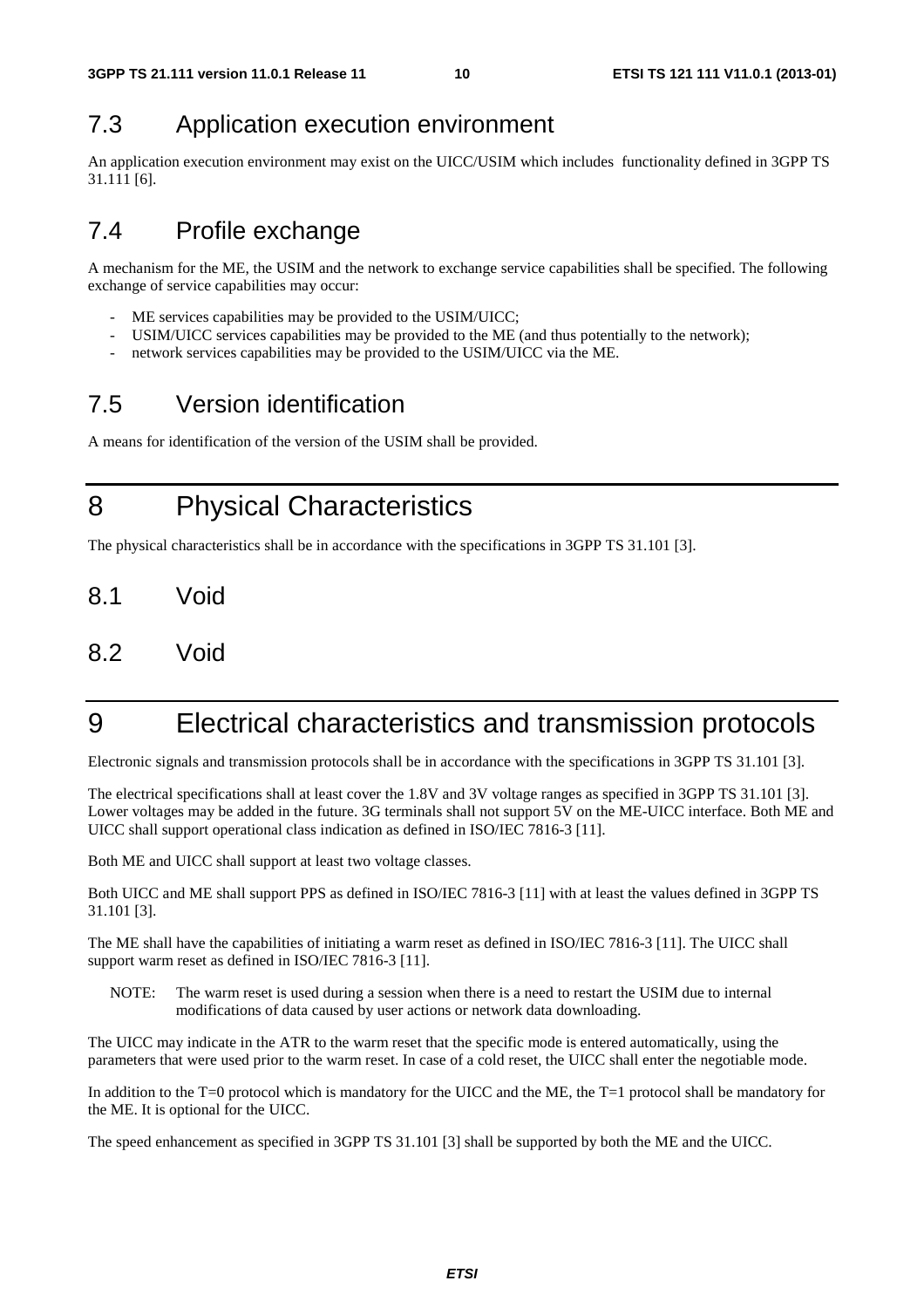#### 9.1 Void

### 10 Contents of the Elementary Files

### 10.1 USIM information storage requirements

The USIM shall contain information elements for 3G network operations. The USIM may contain information elements related to the subscriber, 3G services and home environment or service provider related information.

The UICC shall provide storage capability for the following:

- UICC related information:
	- IC card identification: a number uniquely identifying the UICC and the card issuer;
	- Preferred language(s);
	- Directory of applications.
	- USIM related information:
		- Administrative information: indicates mode of operation of the USIM, e.g. normal, type approval;
		- USIM service table: indicates which optional services are provided by the USIM;
		- IMSI:
		- Language indication;
		- Location information:
		- Cipher key (Kc) and cipher key sequence number;
		- Access control class(es);
		- Forbidden PLMNs;
		- Ciphering Key for GPRS;
		- GPRS location information:
		- Cell Broadcast related information:
		- Emergency call codes;
		- Phone numbers (ADN, FDN, SDN);
		- Short messages and related parameters;
		- Capability and Configuration parameters;
		- Higher Priority PLMN search period;
		- list of carrier frequencies to be used for cell selection.
	- Information accessible to the USIM and other applications:
		- ADN.

In addition, the USIM shall manage and provide storage for the following information in accordance with the security requirements of clause 5:

- PIN:
- PIN enabled/disabled indicator;
- PIN error counter:
- Unblock PIN;
- Unblock PIN error counter;
- Data integrity keys;
- Subscriber authentication keys.

### 10.2 Phone Book

A Phone Book entry consists of a record in an ADN file and, optionally, additional records which are placed in different EFs. In the latter case, a mechanism shall be defined to link all records in the same Phone Book entry. These features shall be supported by the ME while their support by the UICC is optional.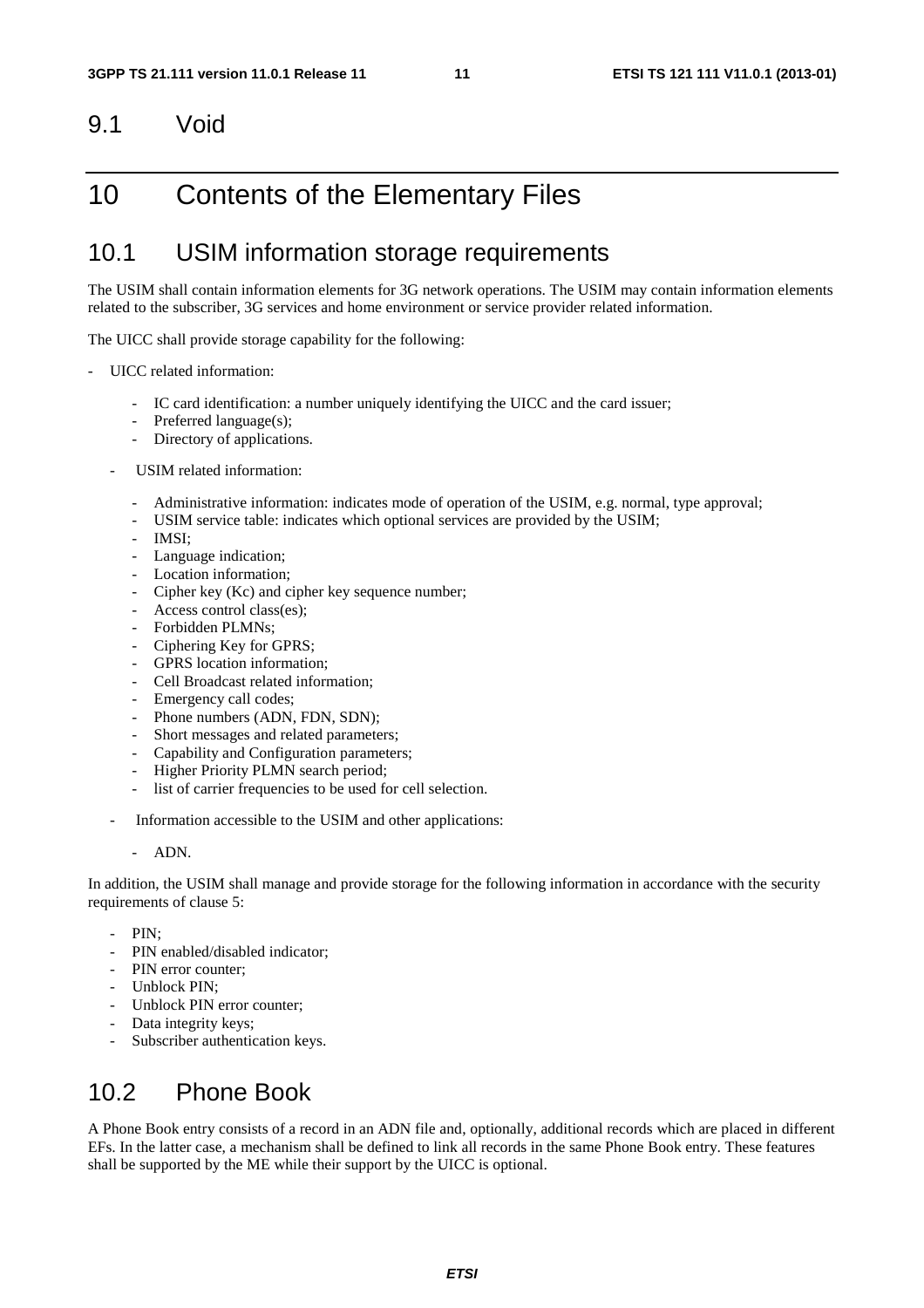#### 10.2.1 Support of two name fields per entry

The support of two name fields per entry shall be specified to allow, for example, for two different representations of the same name (for example, in Japanese characters and in Latin characters).

#### 10.2.2 Support of multiple phone numbers per entry

The support of multiple phone numbers per entry shall be specified, for example, office, home, fax, mobile or pager. In addition to that, information for identifying those attributes are needed.

#### 10.2.3 Support of email address

The support of email addresses linked to Phone Book entries shall be specified. In addition to that, information for identifying these addresses is needed.

#### 10.2.4 Support of user definable groupings

The specification shall support the grouping of Phone Book entries into groups defined by the user, for example, business and private.

#### 10.2.5 Support of hidden entries

The specification shall support means of marking Phone Book entries as "hidden".

#### 10.2.6 Number of entries

The specification shall support storage of at least 500 entries.

#### 10.2.7 Void

### 10.3 Storage of call details

The specification shall support provision of storage for call detail information. The call detail information consists of the following attributes:

mobile terminated calls:

 calling party number, date and time, calling party's name and status of call (i.e. answered or missed), duration;

- mobile originated calls: called party number, date and time, called party's name and duration;
- accumulated duration of preceding calls, separately for mobile originated and mobile terminated calls.

Call detail attributes are optional. A value to mark them as "undefined" shall be available.

NOTE 1: The calling/called party's name may be available from the Phone Book.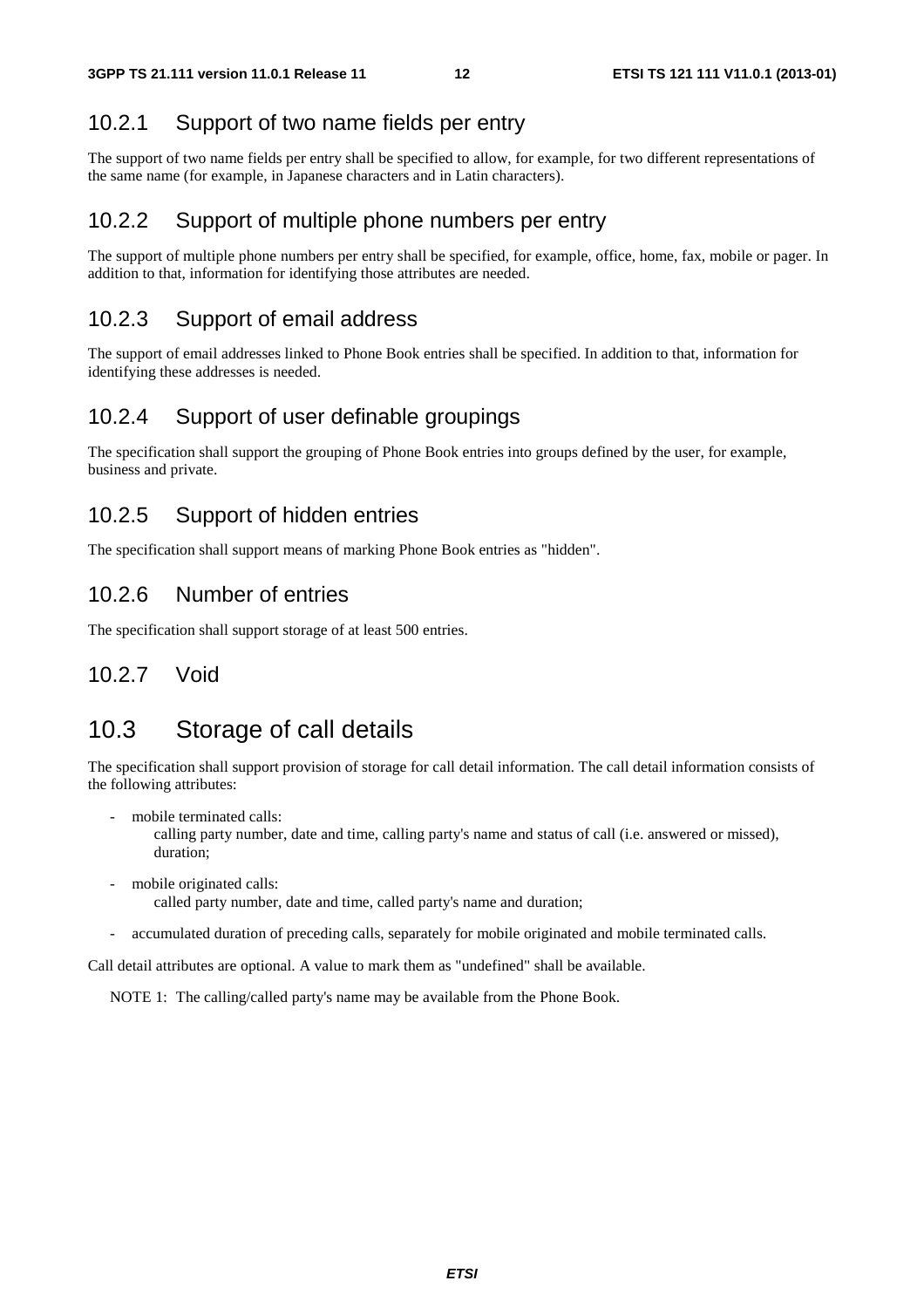#### 10.4 Void

# 11 3G/GSM interworking

#### 11.1 Void

#### 11.2 3G subscribers in a GSM network

3GPP TS 22.101 [2] requires that UMTS shall provide some mechanisms which permit UMTS subscribers to roam easily onto pre-UMTS systems and access the services.

Thus, the specification shall allow the UICC to be used with a dual mode (GSM/ 3G) ME and a GSM ME for the provision of GSM service.

# 12 Contact Manager

### 12.1 General

The Contact Manager provides an interface for the management of contact information including rich content without any structural limitations.

There shall be a mechanism for the ME to detect that the UICC containing the Contact Manager has changed. This mechanism may be used by the ME to ask the user whether synchronization of data between the ME and the UICC Contact Manager should occur.

This section defines the functional requirements of the Contact Manager. An ME and a 3GPP application supporting the Contact Manager shall comply with all these requirements.

#### 12.2 Security requirements

The Contact Manager may contain personal information. It shall be possible to restrict the access to this information to authorized users or entities (e.g. by binding the access to the verification of the USIM PIN).

#### 12.4.3 Interworking with the 3G Phone Book

In case both the ME and the 3GPP application support both the 3G Phone Book (i.e. as defined in section 10.2 of the present document) and the Contact Manager the Contact Manager shall be used. There shall be a mechanism for the 3GPP application to indicate the support of the Contact Manager.

#### 12.4.4 Content description

#### 12.4.4.1 Number of contacts

The Contact Manager specification shall not unreasonably restrict the number of contacts.

#### 12.4.4.2 Contact structure

The Contact Manager shall consist of contacts, which are made up of various fields (e.g. phone number, name, photo). A filtering mechanism according to OMA DS Field Filtering shall be supported.

It shall be possible to have several instances of a field in a contact when appropriate (e.g. a contact may have two fax numbers).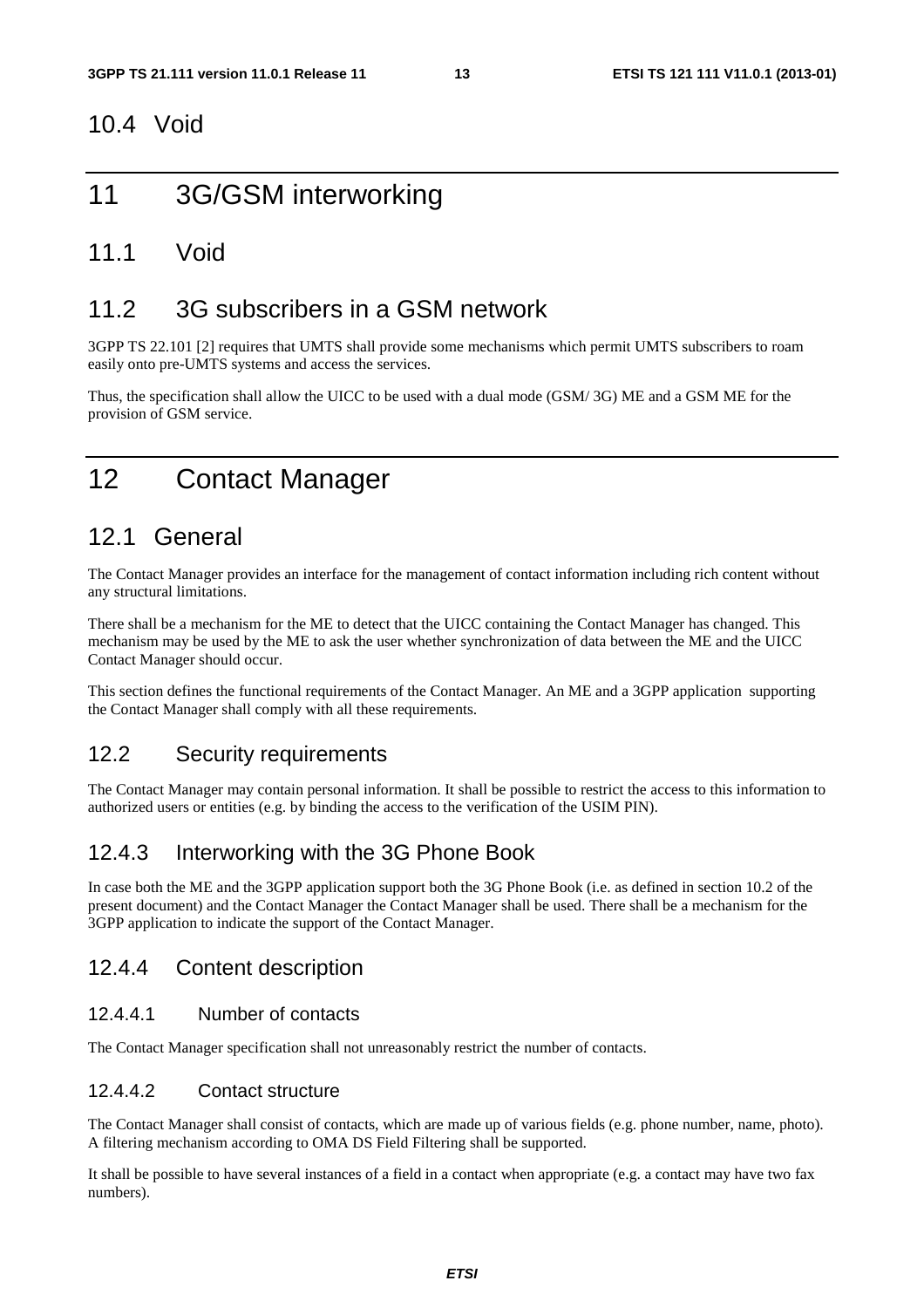An extensible coding scheme shall be defined which allows to describe a contact including all its fields. An existing scheme (e.g. "vcard") shall be used, if appropriate.

A minimum set of field types recognised by the 3GPP application and the ME shall be defined (e.g. name, phone number, URL, Email address, address, sound, pictures, notes).

It shall be possible to store and associate multimedia information (stored on the 3GPP application) with a contact (e.g. photo, logo, video, ring tone, voice tag).

It shall be possible to associate an icon or a label to each contact field type (e.g. associate an icon representing a phone to the number field. "Home address" could be configured as the label of the "mailing address" field type).

It shall be possible to configure the structure and the display order of the contact fields (e.g. first name then Instant Messaging address then number, etc) depending on ME capabilities.

#### 12.4.4.3 Group management

It shall be possible to define new groups (e.g. My Tennis Club).

It shall be possible to pre-define groups (e.g. Friend, Work, Family and VIP).

It shall be possible to store and associate multimedia information (stored on the 3GPP application) with a group (e.g. photo, logo, video, ring tone, icon).

It shall be possible to bind contacts to one or several groups.

#### 12.4.4.4 User Action Management

It shall be possible to configure a list of possible actions that could be proposed to the user when the contact is selected (e.g. Launch Browser, Send SMS, Send MMS, Instant messaging, Make a voice over IP call, Make a video call, Make a conference call, Game player, Send Email).

#### 12.4.5 Interface capabilities description

An external and an internal interface to the Contact Manager shall be defined.

The external interface between the Contact Manager and a UICC external entity, i.e. the ME, shall rely on a transport protocol layer that is independent of the physical interface (i.e. the ISO interface and the new high-speed interface). This is to allow the definition of one solution that can use either the existing ISO interface or the new high-speed interface. The external interface definition shall also ease interfacing the PC applications with the Contact Manager.

Both the ME and the UICC shall be capable of initiating contact information synchronization based on a configurable policy.The internal interface allows other UICC resident applications to access the Contact Manager e.g. through a dedicated API. This enables the creation of additional services utilizing the Contact Manager data and properties. There shall be a mechanism for the user to allow or prevent remote access to the Contact Manager.

The external and internal interface shall provide means to:

- identify Contact Manager capabilities
- perform the following operations on a contact or a group: create, retrieve, modify, delete, search

In addition the internal interface shall provide mechanisms to:

- register/deregister an UICC resident application to the Contact Manager.
- allow a resident UICC application to access Contact Manager data and properties based on user permission.

- allow the Contact Manager to notify events to registered UICC application and to pass event related information when applicable. Events notifying the applications shall include:

- contact information is modified locally
- contact information is modified remotely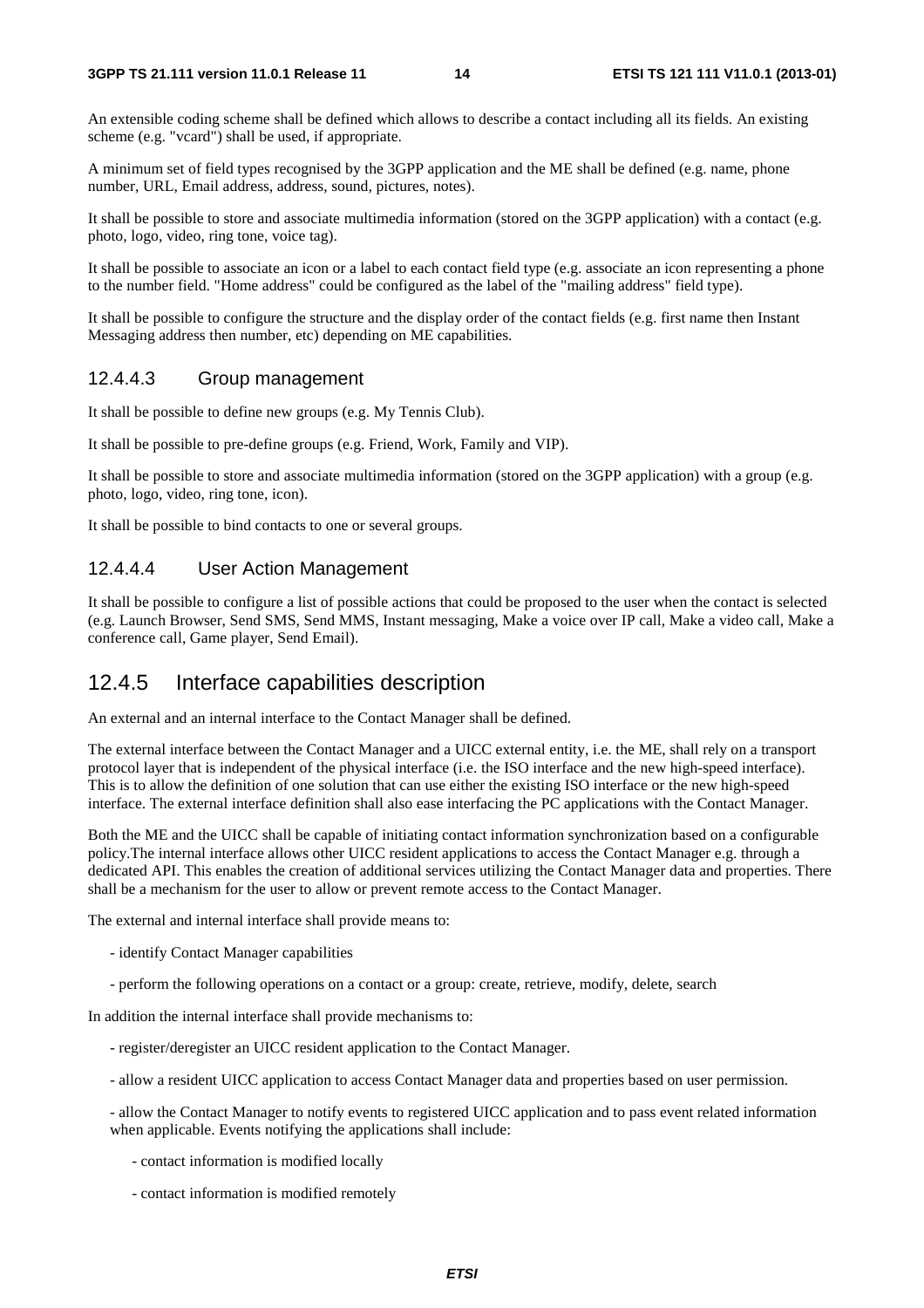- change of contact manager configuration

#### 12.4.6 Efficient browsing and searching

The Contact Manager interfaces should allow efficient searching and browsing of the contacts (i.e. the user experience browsing the Contact Manager should be acceptable).

#### 12.4.7 Associated services

#### 12.4.7.1 Memory management

It shall be possible to determine the number of stored contacts and the amount of the available and used Contact Manager memory.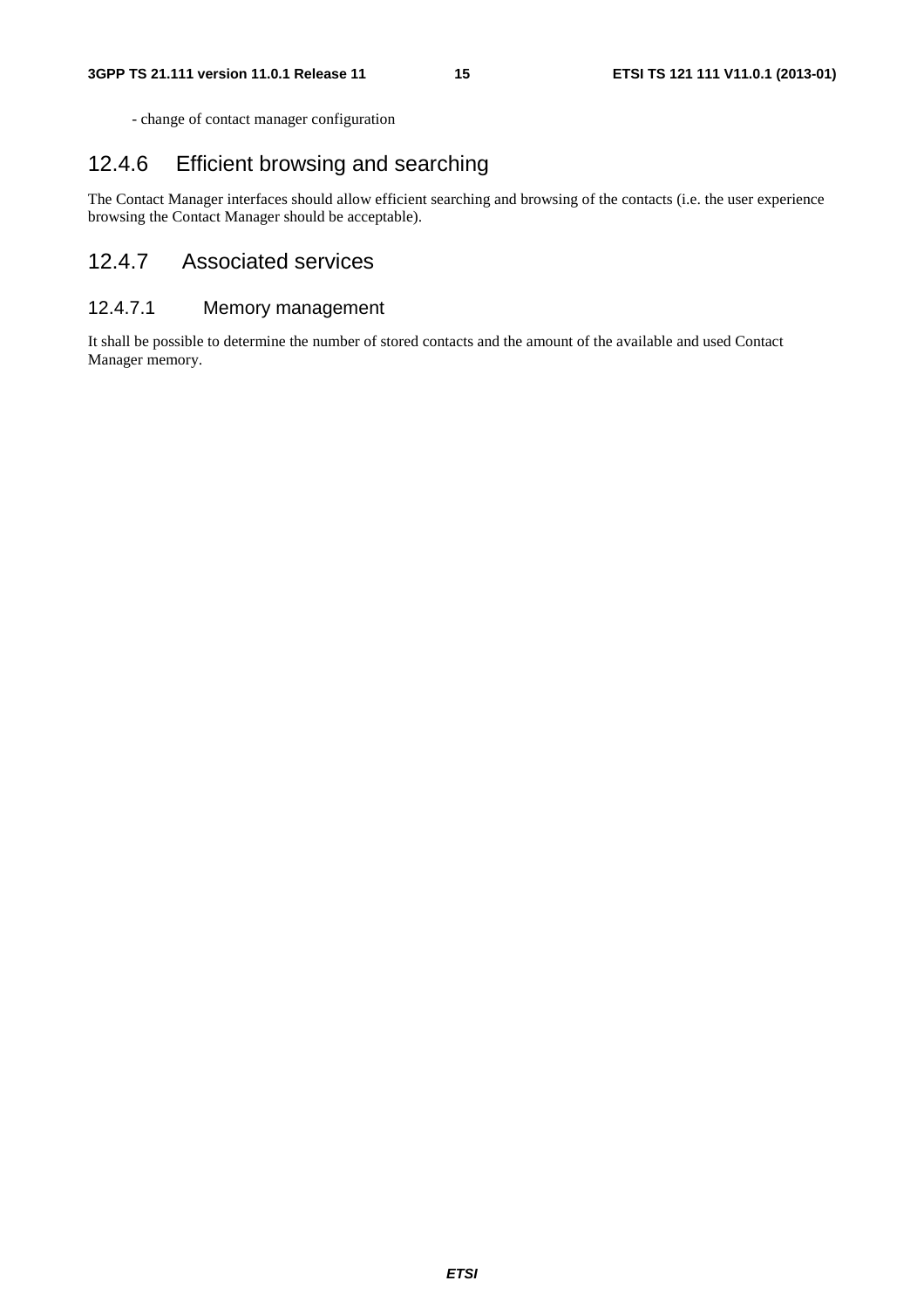# Annex A (informative): Change history

The table below indicates all change requests that have been incorporated into the present document since it was initially approved by 3GPP TSG T and subsequently 3GPP TSG CT.

| <b>Change history</b> |              |                 |           |                |                          |                                                                                                                                                                               |        |            |
|-----------------------|--------------|-----------------|-----------|----------------|--------------------------|-------------------------------------------------------------------------------------------------------------------------------------------------------------------------------|--------|------------|
| Date                  | TSG#         | <b>TSG Doc.</b> | <b>CR</b> | Rev            | Cat                      | Subject/Comment                                                                                                                                                               | Old    | <b>New</b> |
| 1999-06               | TP-03        | TP-99085        |           |                |                          | Draft specification first approved at TSG-T #3                                                                                                                                | 2.0.0  | 3.0.0      |
| 1999-12               | <b>TP-06</b> | TP-99255        | 001       |                | D                        | References to new specifications and editorial changes                                                                                                                        | 3.0.0  | 3.0.1      |
| 2000-04               | TP-07        | TP-000017       | 002       |                | F                        | Location of the UIA (3GPP integrity algorithm) aligned<br>with 33.102                                                                                                         | 3.0.1  | 3.1.0      |
| 2000-07               | <b>TP-08</b> | TP-000097       | 003       |                | F                        | Clarification of USIM application selection                                                                                                                                   | 3.1.0  | 3.2.0      |
|                       |              | TP-000097       | 004       |                | F                        | Alignment with 33.102: removal of Enhanced User<br>Identity Confidentiality (EUIC) from R99                                                                                   |        |            |
| 2000-10               | <b>TP-09</b> | TP-000150       | 005       |                | F                        | Partial AID selection requirements                                                                                                                                            | 3.2.0  | 3.3.0      |
| 2001-03               | <b>TP-11</b> |                 |           |                |                          | Issued as version 4.0.0 in order to create a complete set<br>of specifications for release 4. The contents of version<br>4.0.0 are identical to the contents of version 3.3.0 | 3.3.0  | 4.0.0      |
| 2002-06               | TP-16        | $\blacksquare$  | $\sim$    |                |                          | Issued as version 5.0.0 in order to create a complete set<br>of specifications for release 5. The contents of version<br>5.0.0 are identical to the contents of version 4.0.0 | 4.0.0  | 5.0.0      |
| 2002-09               | <b>TP-17</b> | TP-020208       | 009       |                | A                        | Clarification on the use of the USIM and the SIM                                                                                                                              | 5.0.0  | 5.1.0      |
| 2004-03               | <b>TP-23</b> | TP-040023       | 010       |                | $\mathsf{C}$             | Update with respect to the third form factor and removal<br>of an unused reference                                                                                            | 5.1.0  | 6.0.0      |
| 2004-06               | $TP-24$      | TP-040100       | 011       |                | D                        | Release 6 alignment                                                                                                                                                           | 6.0.0  | 6.1.0      |
| 2005-06               | <b>CT-28</b> | CP-050136       | 015       |                | A                        | ISO/IEC 7816-Series Revision                                                                                                                                                  | 6.1.0  | 6.2.0      |
| 2006-05               | CT-32        | CP-060349       | 0017      | 1              | F                        | Review of TS 21.111, USIM and IC Card Requirements                                                                                                                            | 6.2.0  | 6.3.0      |
| 2006-09               | CT-33        | action item     |           |                |                          | MCC to raise spec to Rel-7                                                                                                                                                    | 6.3.0  | 7.0.0      |
| 2007-03               | CT-35        | CP-070070       | 0019      | 2              | B                        | Requirements for the Enhanced USIM phonebook                                                                                                                                  | 7.0.0  | 8.0.0      |
| 2007-10               |              |                 |           |                |                          | Editorial correction to cover page                                                                                                                                            | 8.0.0  | 8.0.1      |
| 2007-12               | CT-38        | CP-070839       | 0020      | 2              | B                        | Completion of the requirements for the Enhanced USIM<br>phonebook<br>Renaming of the feature to Contact Manager.<br>Contact Manager moved to a dedicated section              | 8.0.1  | 8.1.0      |
| 2008-05               | CT-40        | CP-080384       | 0023      | 2              | F                        | Update and correct references and pointers to<br>references                                                                                                                   | 8.1.0  | 8.2.0      |
| 2009-12               | CT-46        | CP-091042       | 0025      | $\overline{2}$ | F                        | References update                                                                                                                                                             | 8.2.0  | 8.3.0      |
| 2009-12               | CT-46        |                 |           | $\overline{a}$ | $\overline{\phantom{a}}$ | Upgrade of the specification to Rel-9                                                                                                                                         | 8.3.0  | 9.0.0      |
| 2011-03               | SP-51        | $\blacksquare$  |           | $\sim$         | $\blacksquare$           | Upgrade of the specification to Rel-10                                                                                                                                        | 9.0.0  | 10.0.0     |
| 2012-09               | SP-57        | $\blacksquare$  |           | $\blacksquare$ |                          | Upgrade of the specification to Rel-11                                                                                                                                        | 10.0.0 | 11.0.0     |
| 2012-10               |              | $\blacksquare$  |           |                | $\blacksquare$           | Remove hidden text                                                                                                                                                            | 11.0.0 | 11.0.1     |